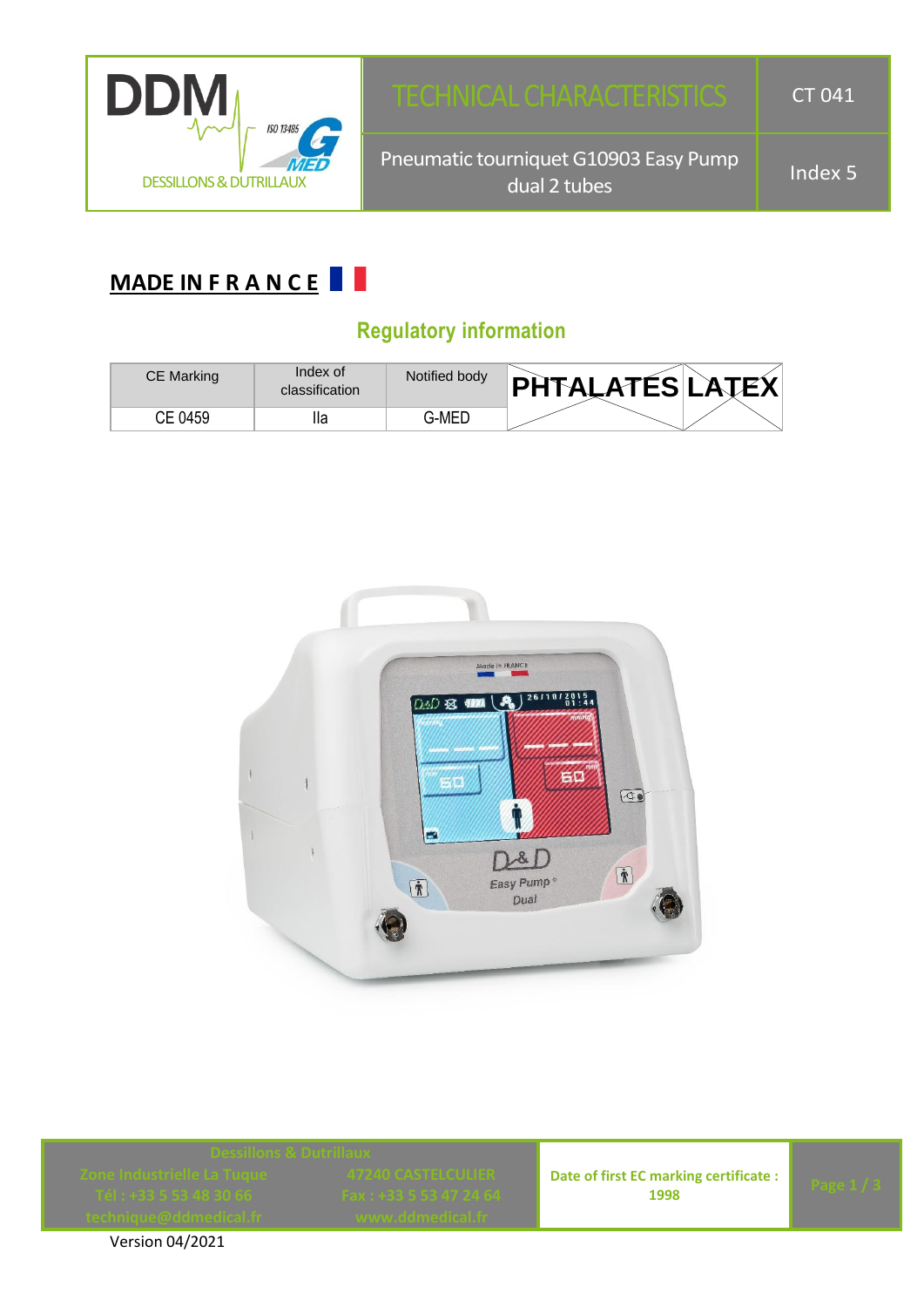

# TECHNICAL CHARACTERISTICS | CT 041

Pneumatic tourniquet G10903 Easy Pump dual 2 tubes  $\frac{10}{3}$  and  $\frac{10}{3}$  and  $\frac{1}{3}$  and  $\frac{1}{3}$  and  $\frac{1}{3}$  and  $\frac{1}{3}$  and  $\frac{1}{3}$  and  $\frac{1}{3}$  and  $\frac{1}{3}$  and  $\frac{1}{3}$  and  $\frac{1}{3}$  and  $\frac{1}{3}$  and  $\frac{1}{3}$  and  $\frac{1}{3}$  and  $\frac{1}{3}$ 

#### **Technical characteristics Easy Pump G10903**

| STORAGE CONDITIONS    |                      | T: -5°à 40°C, Humidity: 20-80%           |
|-----------------------|----------------------|------------------------------------------|
| CONDITIONS OF USE     |                      | T: 5°à 40°C, Humidity: 20 - 80 %         |
|                       |                      | Maximum altitude 2000 m                  |
|                       |                      | Atmospheric pressure 79.0 kPA to 106 kPa |
|                       |                      |                                          |
| <b>CASE MATERIALS</b> |                      | ABS (Acrylonitrile Butadiene Styrene)    |
|                       |                      |                                          |
|                       | Density              | 1.112 g/ $cm3$                           |
|                       |                      |                                          |
|                       | Shock resistance     | $>$ 25 KJ / m <sup>2</sup>               |
|                       | UL flammability test | UL94 V-0                                 |
|                       |                      |                                          |
|                       | Heat stability       | 85°C                                     |
|                       |                      |                                          |
|                       | Hardness             | 78                                       |
|                       |                      |                                          |
|                       |                      |                                          |
|                       |                      |                                          |
| <b>DIMENSIONS</b>     |                      | CASE                                     |
|                       | Height (mm)          | 250                                      |
|                       |                      |                                          |
|                       | Width (mm)           | 300                                      |
|                       | Depth (mm)           |                                          |
|                       |                      | 190                                      |
|                       |                      | <b>SCREEN</b>                            |
|                       |                      |                                          |
|                       | Width (mm)           | 120                                      |
|                       |                      |                                          |
|                       | Height (mm)          | 90                                       |
|                       |                      |                                          |
| WEIGHT kg             |                      | 4.2 KGS                                  |
| LINE VOLTAGE          |                      | 100 - 240 V AC                           |
| LINE FREQUENCY        |                      | $50 - 60$ Hz                             |
| POWER PLUG            |                      | 60 VA                                    |
| <b>FUSE</b>           |                      |                                          |
| Input power card      |                      | <b>FTT2AH/250V</b>                       |
| Output power card     |                      | F3.15AH/15V                              |
| Battery               |                      | F8AH/12V                                 |
| PULSED POWER SUPPLY   |                      | Entry: 90-264 Vac, 47-63 Hz, 1.8 - 1 A   |
|                       |                      | Exit: 15 Vdc, 4A                         |
|                       |                      |                                          |
| <b>BATTERY</b>        |                      | Rechargeable                             |
|                       | Type                 | Pb                                       |
|                       | Voltage              | 12 Volts                                 |
|                       | Ampere               | 4000 mAh                                 |
|                       | Charging time        | 8 h                                      |
|                       | Autonomy             | 10h                                      |
| <b>PUMP</b>           |                      |                                          |
|                       | Type                 | Membrane pump                            |

**Date of first EC marking certificate : 1998 Page 2 / 3**